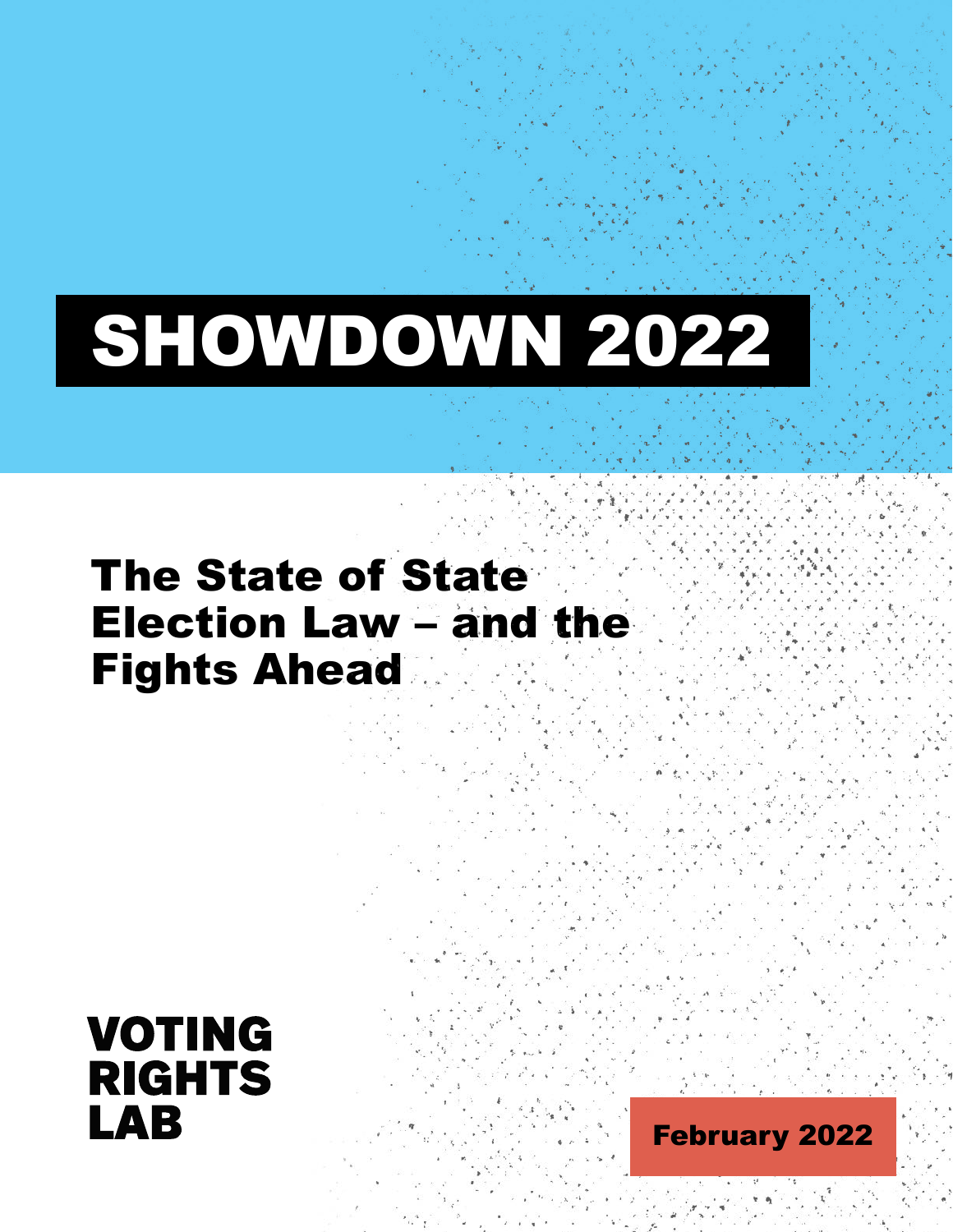### <span id="page-1-0"></span>A Letter from our Executive Director

As we step back to take stock of the elections policies that advanced in the 2021 legislative sessions – and gear up for another history-making year ahead – I am awestruck by the power of the broad-based coalition of organizations and individuals working to ensure all Americans can wield the power of their vote to build a government that truly represents the people.

Though voters suffered some significant setbacks last year, it is worth noting that advocates and organizers successfully stopped many of the most restrictive policies introduced in 2021 from enactment. Efforts in Georgia and Texas to restrict Sunday early voting – a popular time for "Souls to the Polls" events, in which congregants at predominantly Black churches go vote after services – were defeated last year. Bills to ban drop boxes – which became so popular, after years of use, that fully [one in five mail](http://electionlab.mit.edu/sites/default/files/2020-12/How-we-voted-in-2020-v01.pdf)  [ballots](http://electionlab.mit.edu/sites/default/files/2020-12/How-we-voted-in-2020-v01.pdf) in 2020 were returned in a drop box – were defeated in Florida, Wisconsin, and Pennsylvania. And bills to limit absentee ballot return were defeated in Michigan, North Carolina, Pennsylvania, and Wisconsin.

But more than that, voting rights advocates advanced policies across the country that expanded voter access in red and blue states alike. Whether these were policies related to early voting, mail voting, restoring the rights of the previously disenfranchised, or strengthening our system to ensure it is more modern, transparent, and trustworthy, much more progress was made on our elections than the dominant headlines may convey.

In the following pages, we take a closer, comprehensive look at where states landed on elections-related policy by the end of 2021 – and forecast some of the issues we're already encountering in 2022. Of gravest concern are the continued steps some legislators are taking to try to enshrine policies allowing partisans to subvert the will of the voters in state law. This is [a new threat](https://votingrightslab.org/a-threat-to-our-democracy-election-subversion-in-the-2021-legislative-session/) that emerged in 2021 and one that continues - alarmingly - this year. In many cases, the trend is concentrated in the states anticipated to be election battlegrounds in 2024. While this has me, and so many, deeply concerned about the direction of our democracy, the strength of the movement for freer, fairer elections in this country gives me so much hope for what's in store.

Thank you for your work – and for your commitment to American democracy.

m?

Megan Lewis Executive Director and Co-founder, Voting Rights Lab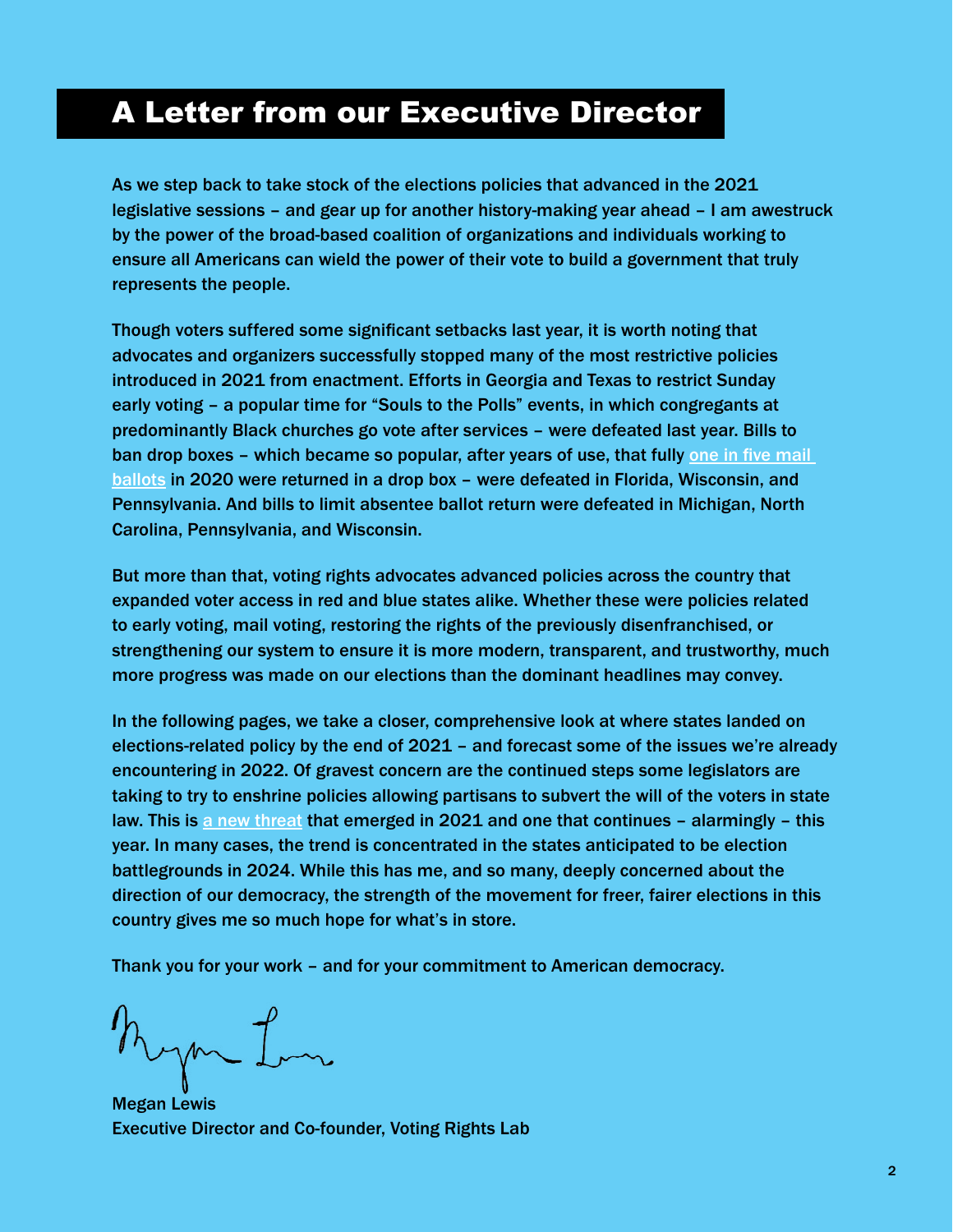### Table of Contents

| <b>A Letter from our Executive Director</b>                                                                        | 2              |
|--------------------------------------------------------------------------------------------------------------------|----------------|
| The Good News: Early Voting, Ballot Cure, Automatic Voter Registration, Rights<br><b>Restoration, Transparency</b> | 4              |
| Expanded Early Voting: Fifteen States Take Action                                                                  | 4              |
| <b>Ballot Cure: Thirteen States Take Action</b>                                                                    | 5              |
| Automatic Voter Registration: Nine States Take Action                                                              | 6              |
| Restoration of Voting Rights for Citizens with Previous Felony Convictions:<br><b>Eight States Take Action</b>     | $\overline{7}$ |
| <b>Ballot Tracking: Seven States Take Action</b>                                                                   | 8              |
| Vote By Mail                                                                                                       | 9              |
| Mixed Results: Vote By Mail, Same-Day Registration, Voter ID                                                       | 9              |
| Same-Day Registration                                                                                              | 11             |
| Voter ID                                                                                                           | 11             |
| <b>Partisan Election Reviews</b>                                                                                   | 13             |
| Red Alert: Multiple States Move to Subvert the Will of Voters                                                      | 13             |
| Handing Power to Oversee Elections to Partisans                                                                    | 14             |
| <b>Criminalizing Election Officials and Voters</b>                                                                 | 14             |
| Final Marks: Ranking State-By-State Movement in 2021                                                               | 16             |
| <b>Looking Ahead to 2022</b>                                                                                       | 19             |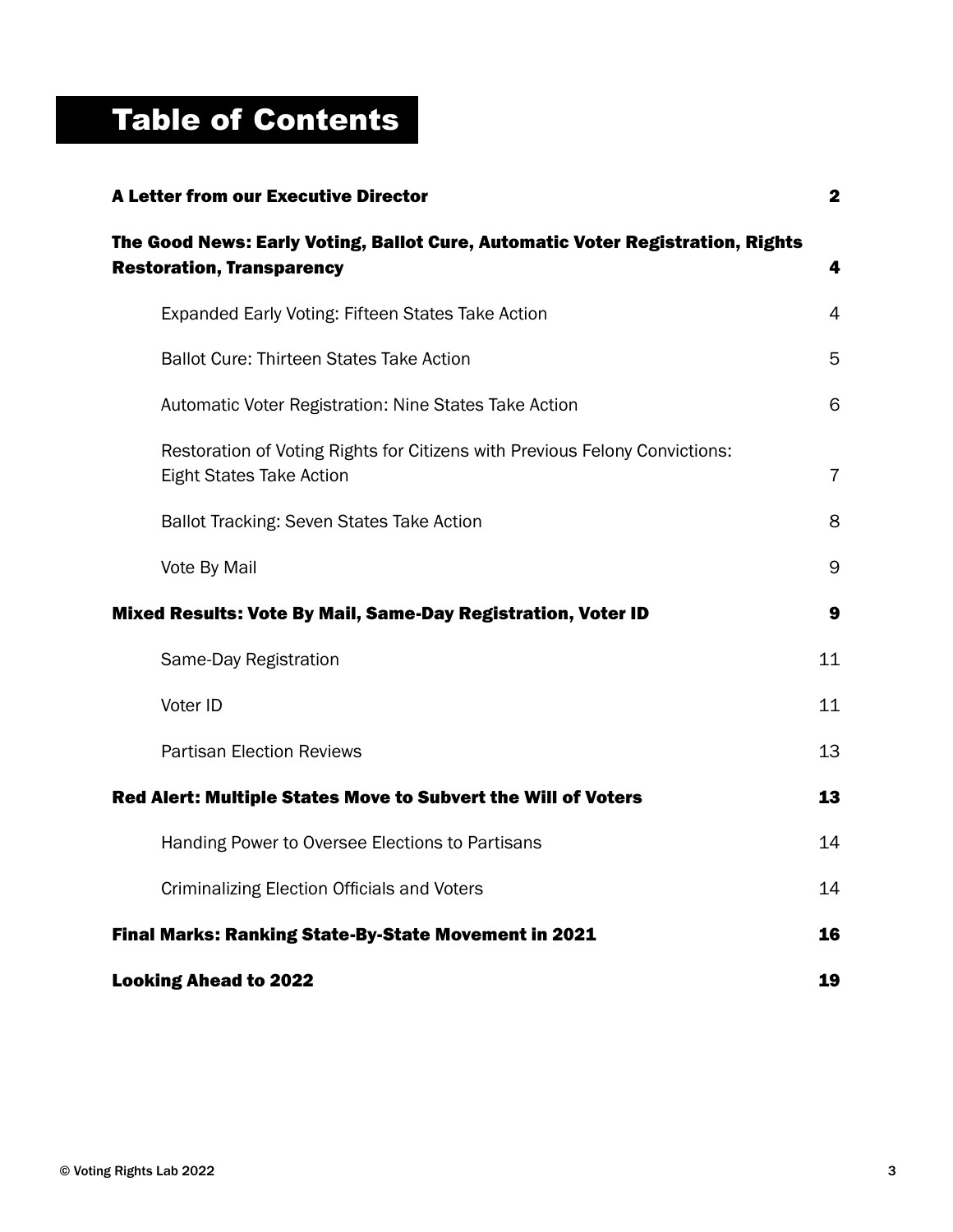### <span id="page-3-0"></span>The Good News: Early Voting, Ballot Cure, Automatic Voter Registration, Rights Restoration, Transparency

### Expanded Early Voting: Fifteen States Take Action

2020 saw a record number of voters take advantage of early, in-person voting – [30.6](https://www.eac.gov/sites/default/files/document_library/files/2020_EAVS_Report_Final_508c.pdf)  [percent](https://www.eac.gov/sites/default/files/document_library/files/2020_EAVS_Report_Final_508c.pdf) of the total ballots cast were done so in person before Election Day. Many states expanded early voting temporarily in 2020 to facilitate safer voting options during the pandemic and reduce the pressure on Election Day voting – and voters across party lines took advantage of these expanded options. Many states responded in the 2021 session by making permanent expansions to early voting availability, with states across the political spectrum creating, expanding, or improving in-person early voting. For example:

- Kentucky, one of the few states with no early voting opportunities before 2020, passed [H.B. 574,](https://tracker.votingrightslab.org/pending/search/KY2021H574) creating three days of early voting throughout the Bluegrass State.
- Texas expanded mandatory weekend early voting hours in [S.B. 1.](https://tracker.votingrightslab.org/pending/search/TX2021bS1) Now, counties with a population of at least 55,000 – lowered from a previous cutoff of 100,000 – are required to have 12 hours of Saturday voting and six hours of Sunday voting, and are required to offer at least 12 hours on the last five weekdays of early voting. (Nonetheless, by imposing start and stop limits, this expansion also prevents counties from offering *more* hours, which at least Harris County did in 2020.)
- Virginia [expanded early voting](https://tracker.votingrightslab.org/pending/search/VA2020H1968) to include Sundays.
- [Oklahoma](https://tracker.votingrightslab.org/pending/search/OK2021H2663), [Louisiana,](https://tracker.votingrightslab.org/pending/search/LA2021H286) [New York,](https://tracker.votingrightslab.org/pending/search/NY2021S4306) and [Maryland](https://tracker.votingrightslab.org/pending/search/MD2021H206) all expanded the number of days or hours of early voting.
- Connecticut got one big step closer to offering early voting: Its legislature passed a [resolution](https://tracker.votingrightslab.org/pending/search/CT2021HJR59) proposing a constitutional amendment that would abolish the constitutional prohibition on in-person early voting. This constitutional amendment will be put to the voters in November 2022.
- Georgia now [requires](https://tracker.votingrightslab.org/pending/search/GA2021S202) counties to offer weekend early voting on both the second and third Saturday before Election Day, with optional early voting on the second and/or third Sunday before. Previously, counties were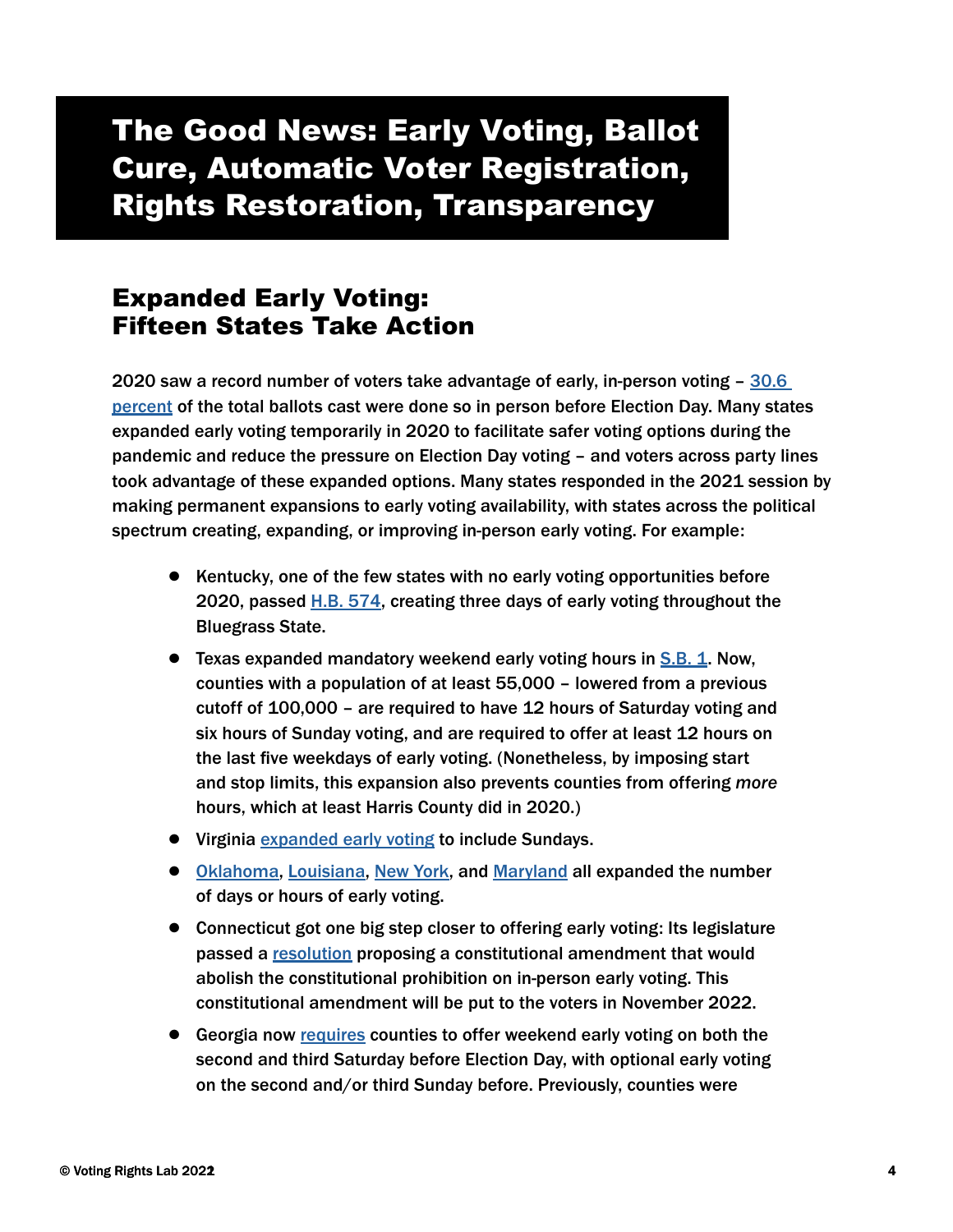required to hold early weekend voting only on the second Saturday before Election Day, with limited hours.

<span id="page-4-0"></span>Only one state  $-$  lowa  $-$  shortened its early voting period for general elections, moving the start of early voting from 29 days before an election to 20 days before. In addition to expanding early voting access as described above, Georgia and Texas also restricted early voting in some ways. [Georgia](https://tracker.votingrightslab.org/pending/search/GA2021S202) shortened the early voting period for federal runoff elections by two weeks, potentially eliminating weekend voting in federal runoff elections altogether. And in both [Georgia](https://tracker.votingrightslab.org/pending/search/GA2021S202) and [Texas,](https://tracker.votingrightslab.org/pending/search/TX2021bS1) the state restricted counties' discretion to offer additional early voting time.



### EXPANDING EARLY VOTING IN 2021 EXPANDING EARLY VOTING IN 2021

### Ballot Cure: Thirteen States Take Action

Despite all the rhetorical and legislative attacks on mail voting in 2021, [13 states](https://tracker.votingrightslab.org/pending/search?number=8221675160354914) across the political spectrum enacted legislation that created or improved voters' ability to correct errors on their absentee ballot envelopes. In addition, Maryland created this type of ballot cure process by regulation. A strong cure process notifies voters of errors that may prevent their ballots from being counted and provides them with meaningful options to fix these errors. Examples of new laws that create or expand ballot cure include:

● Texas passed a law requiring that election officials provide voters notice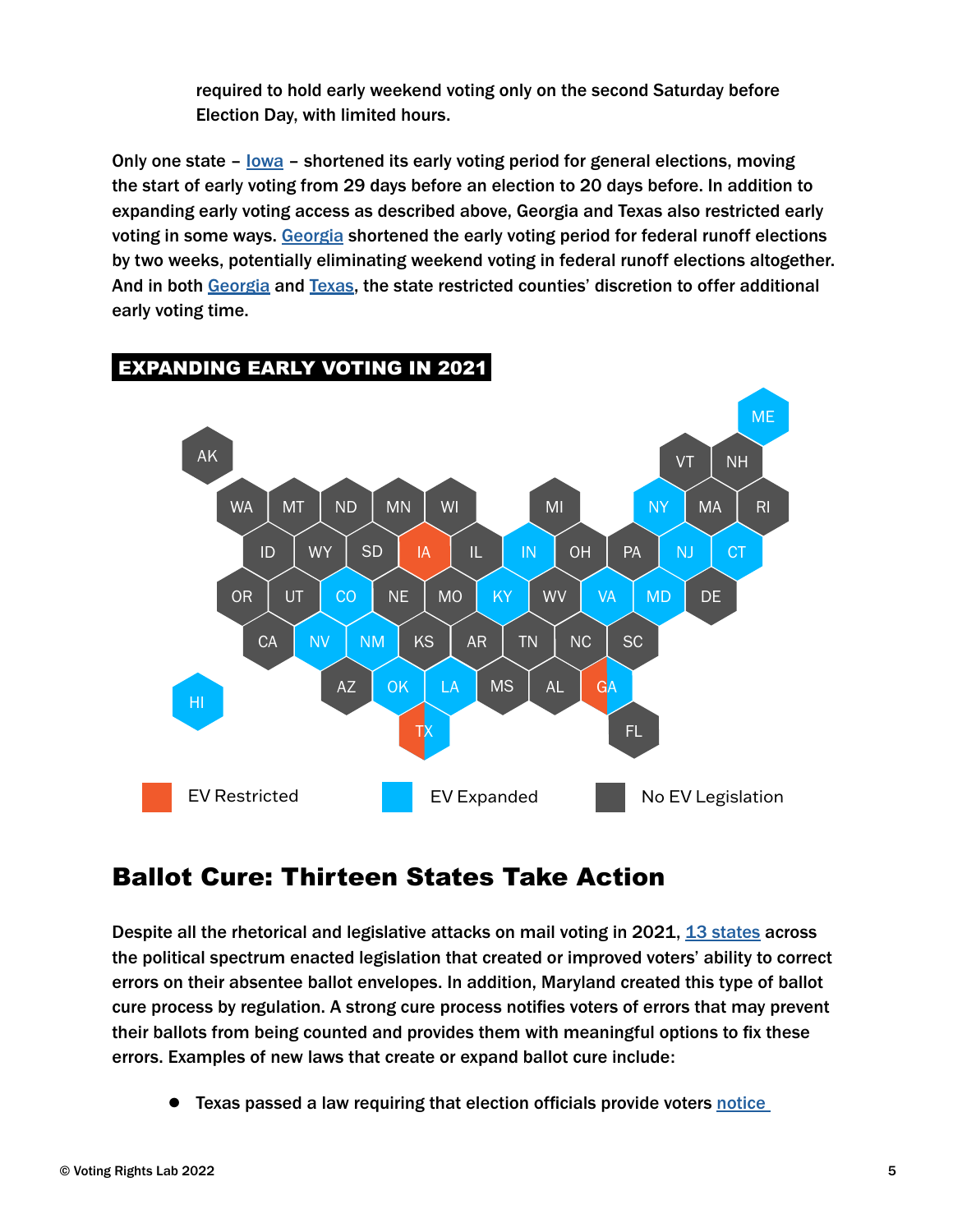<span id="page-5-0"></span>[and an opportunity to cure](https://tracker.votingrightslab.org/pending/search/TX2021bS1) small errors and add missing information to their ballot envelope.

- Maine created a [cure process](https://tracker.votingrightslab.org/pending/search/ME2021aS450) which requires that voters be notified of a defect within one business day of the defect's detection.
- Kentucky passed legislation ensuring [notice and opportunity to cure](https://tracker.votingrightslab.org/pending/search/KY2021H574) for voters whose signatures are flagged as mismatches.
- lowa [extended the time period](https://tracker.votingrightslab.org/pending/search/IA2021S413) in which a voter can complete an affidavit to cure a missing signature on their ballot envelope, allowing voters until the close of polls on Election Day – rather than cutting off cure time the day before Election Day.
- [Indiana](https://tracker.votingrightslab.org/pending/search/IN2021S398) codified a court-ordered process requiring that voters be notified of, and given a chance to correct, errors on their absentee ballot envelopes.

### Automatic Voter Registration: Nine States Take Action

Federal law requires state DMVs to facilitate voter registration, but some states go further and automatically register people to vote during certain agency transactions, such as

### FOLLOW ALONG

### Tracking Election Law by Issue

Our legislative tracker provides information about bills on the move in the current legislative session because we know the importance of following every threat and opportunity. But we also know that new legislation alone doesn't tell the whole story. Voting Rights Lab tracks the state of voting and elections nationwide on the State Voting Rights Tracker's [issues pages](https://tracker.votingrightslab.org/issue-areas), which give a snapshot of current law pertaining to each issue. You can use these pages to contextualize changes in particular states and to see where a state lags behind the rest of the nation on a voter access issue – or where it leads the pack.

Our issue pages are intended to show the baseline in current law, so that we know how far each state has to go to expand voting access or improve election administration. You can see issue-by-issue how many states allow – for example – [early voting,](https://tracker.votingrightslab.org/issues/21ErlyVtngAvlblty) [mail voting,](https://tracker.votingrightslab.org/Voting-By-Mail-issue-area) or [same-day registration.](https://tracker.votingrightslab.org/issues/21SDR?law=31) In this report, we look under the hood to see how these issues have changed over the past year.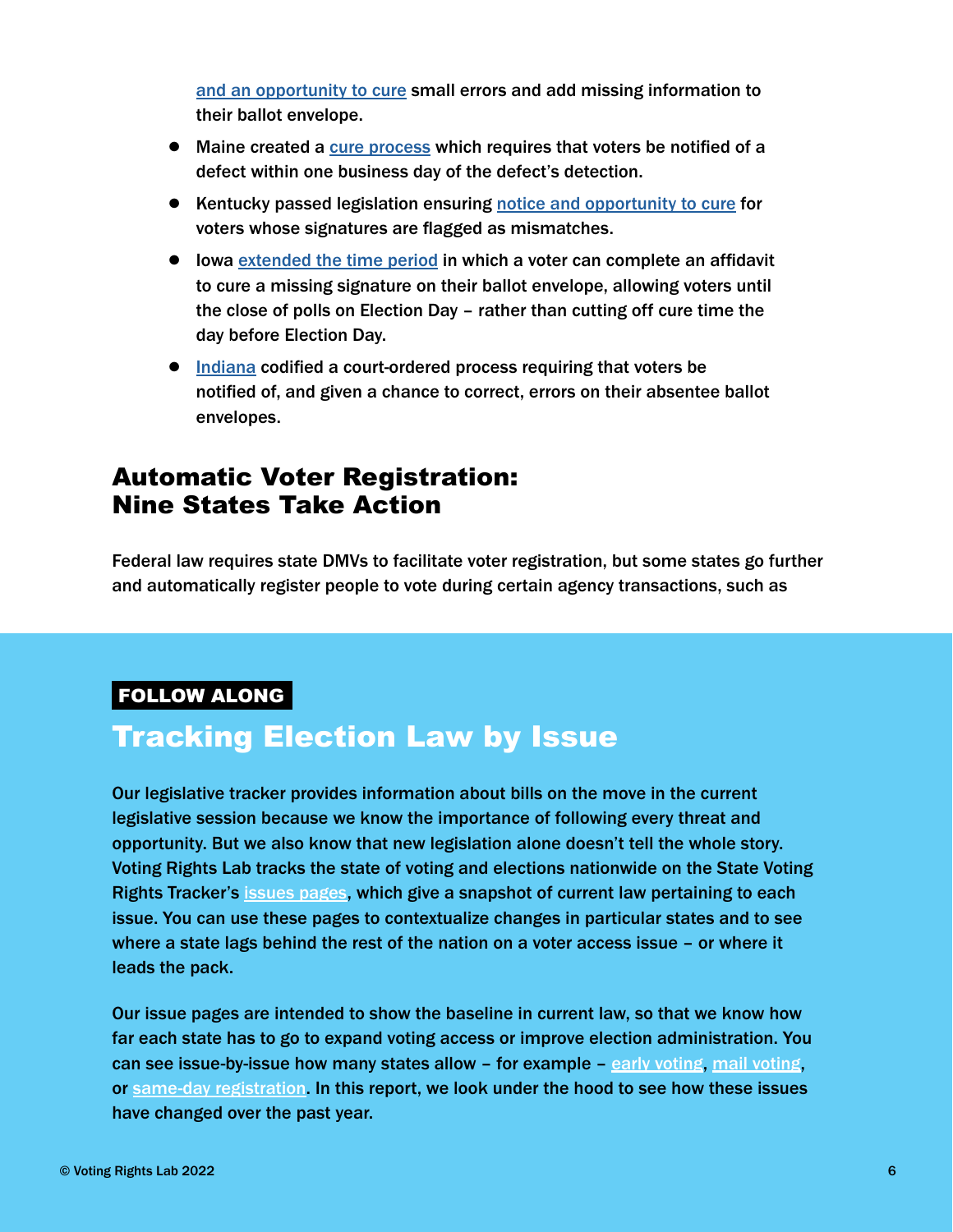<span id="page-6-0"></span>applying for a driver's license at the DMV or for other state services, unless those voters decide to opt out. This is efficient – voters can register to vote at the same time as applying for their driver's license – and it minimizes the potential for inadvertent discrepancies between identification and registration, such as variations in name spelling.

Last year, three states - [Connecticut](https://tracker.votingrightslab.org/pending/search/CT2021aS1202), [Delaware](https://tracker.votingrightslab.org/pending/search/DE2021S5), and [Hawaii](https://tracker.votingrightslab.org/pending/search/HI2021S159) - created automatic voter registration (AVR). New York, which passed legislation to create AVR in December 2020 (to take effect in 2023), enacted a **[bill](https://tracker.votingrightslab.org/pending/search/NY2021A2574)** that adds the State University of New York as one of the AVR agencies. Other states, including [Nevada](https://tracker.votingrightslab.org/pending/search/NV2021A432) and [California](https://tracker.votingrightslab.org/pending/search/CA2021A796), improved or expanded existing AVR processes. No states rolled back this process, and in fact, the one concrete recommendation coming out of the problematic election review in Arizona was an endorsement of AVR.

### Restoration of Voting Rights for Citizens with Previous Felony Convictions: Eight States Take Action



2021 was a big year for progress in the voting rights restoration space, with [eight states](https://tracker.votingrightslab.org/pending/search?number=2932870246814632https://tracker.votingrightslab.org/pending/search?number=2932870246814632) restoring eligibility, or otherwise expanding voting access, for people with past felony convictions. For example: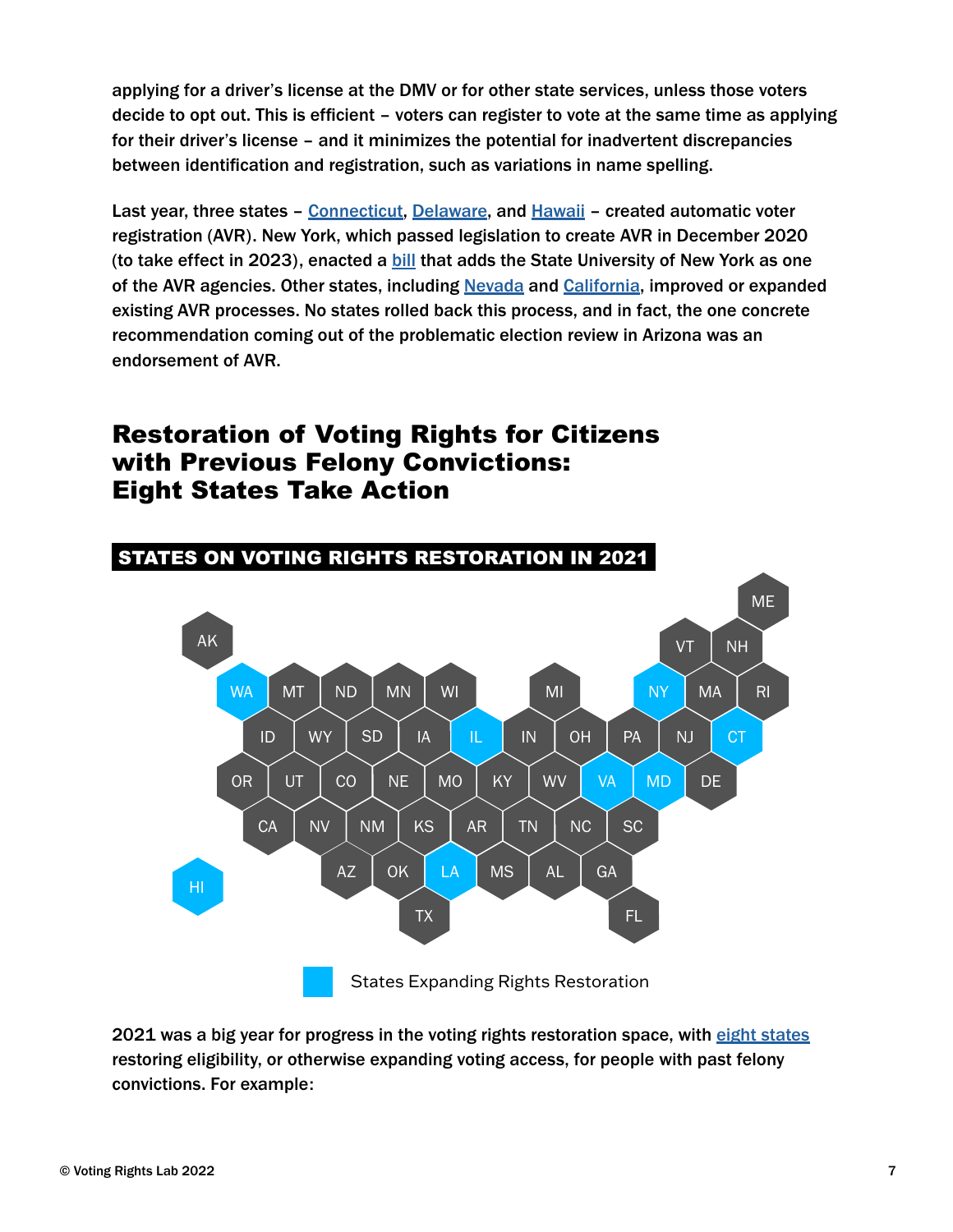- <span id="page-7-0"></span>● In [Connecticut,](https://tracker.votingrightslab.org/pending/search/CT2021aS1202) [New York,](https://tracker.votingrightslab.org/pending/search/NY2021S830) and [Washington](https://tracker.votingrightslab.org/pending/search/WA2021H1078) individuals are now eligible to register to vote immediately upon release from incarceration. Previously, all three states required returning citizens to complete probation or parole before they could vote.
- [Hawaii](https://tracker.votingrightslab.org/pending/search/HI2021S548) and [Maryland](https://tracker.votingrightslab.org/pending/search/MD2021H222) passed new laws to ensure that returning citizens receive information on how to register to vote after incarceration.
- Louisiana [cleaned up its list maintenance practices](https://tracker.votingrightslab.org/pending/search/LA2021H378), so voters who are convicted of felonies, but not sentenced to prison time – and who are therefore eligible to vote – are no longer removed from the voter registration list.
- [Virginia](https://tracker.votingrightslab.org/pending/search/VA2020HJR555), one of just three states with no automatic rights restoration, passed a resolution proposing a constitutional amendment to restore voting rights upon release from incarceration. Final adoption of the proposed amendment requires approval by a simple majority of the 2022-2023 General Assembly, and subsequent approval by a simple majority of voters.

Notably, there were no states in 2021 that delayed or made it more difficult for returning citizens to register to vote.

### Ballot Tracking: Seven States Take Action

Ballot tracking promotes voter confidence. Voters can check to see that their ballot has been received and are also often notified of any errors with their ballot envelope through the same system.

In 2021, we saw positive movement across the political spectrum on ballot tracking, with [nine states](https://tracker.votingrightslab.org/pending/search?number=3996335494899269) passing legislation to facilitate it and none doing the reverse. For example:

- States as varied as [California,](https://tracker.votingrightslab.org/pending/search/CA2021A37) lowa, [Maine,](https://tracker.votingrightslab.org/pending/search/ME2021aS450) [New York](https://tracker.votingrightslab.org/pending/search/NY2021A4186), [Texas,](https://tracker.votingrightslab.org/pending/search/TX2021H1382) and [Utah](https://tracker.votingrightslab.org/pending/search/UT2021H70) all converted optional mail ballot tracking processes to become mandatory and state-wide.
- [Kentucky](https://tracker.votingrightslab.org/pending/search/KY2021H574) passed legislation allowing the use of ballot tracking.
- [Louisiana's](https://tracker.votingrightslab.org/pending/search/LA2021HCR60) legislature urged the secretary of state to create a ballot tracking system.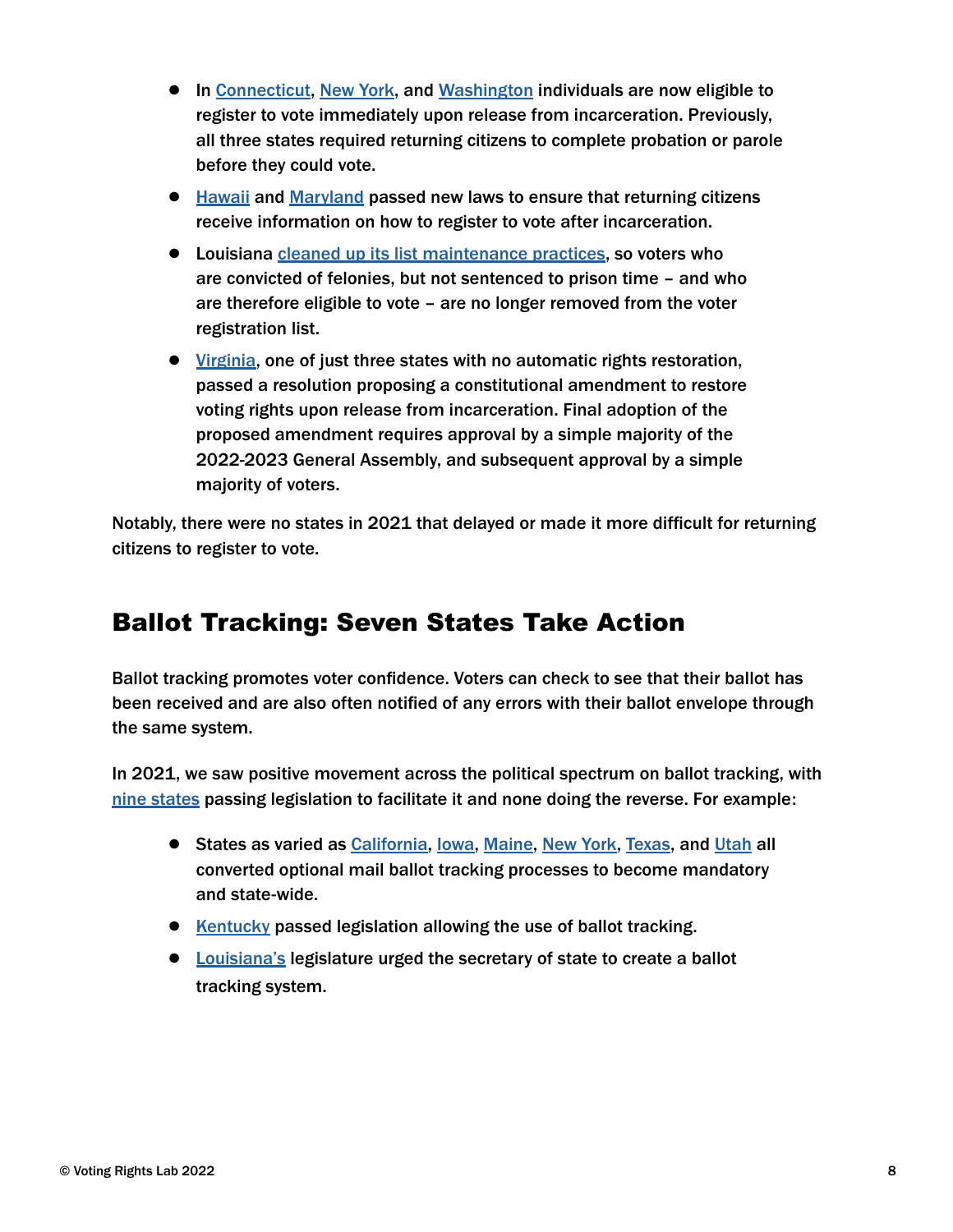### <span id="page-8-0"></span>Mixed Results: Vote By Mail, Same-Day Registration, Voter ID

### Vote By Mail

In 2020, we saw states across the country adjust their election policies to allow people to vote safely during a global pandemic, including by making mail voting options more accessible. The result was record-breaking turnout, with voters across the political spectrum choosing to cast their ballot by mail. During the 2021 legislative session, more than half of the states in the country changed their laws to make this increased accessibility of mail voting permanent, while more than a dozen rolled back their laws to make it harder to vote by mail.

[Twenty-seven states](https://tracker.votingrightslab.org/pending/search?number=5367801175314548) expanded or improved mail voting in 2021. As mentioned, [thirteen](https://tracker.votingrightslab.org/pending/search?number=8545167891478339)  [states](https://tracker.votingrightslab.org/pending/search?number=8545167891478339) enacted legislation that created or improved ballot cure processes, and [nine states](https://tracker.votingrightslab.org/pending/search?number=7915969501560230) passed legislation creating or improving electronic ballot tracking systems, so voters can ensure their mail ballot was received and counted.

### In 2021, more than half of states in the country expanded or improved mail voting.

In addition, [California](https://tracker.votingrightslab.org/pending/search/CA2021A37) joined Colorado, Hawaii, Nevada, Oregon, Utah, Vermont, and Washington as the seventh state to automatically send mail ballots to all eligible voters for each election. Voters can fill out and return that ballot, or they can choose to vote in person.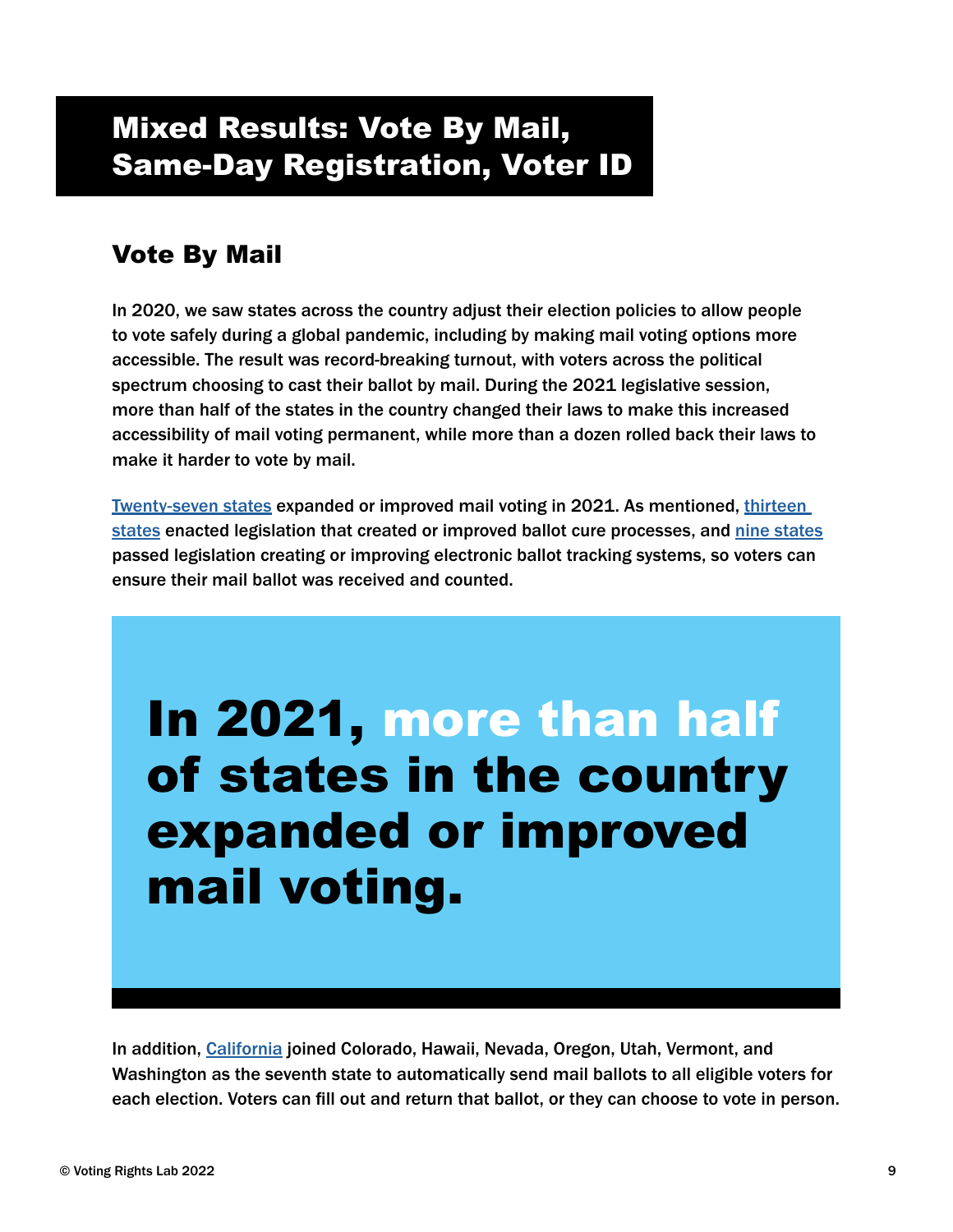[Thirteen states](https://tracker.votingrightslab.org/pending/search?number=9928346216614312), on the other hand, passed legislation restricting mail voting. Notably, [four](https://tracker.votingrightslab.org/pending/search?number=2512614285573444)  [states](https://tracker.votingrightslab.org/pending/search?number=2512614285573444) – [Arkansas](https://tracker.votingrightslab.org/pending/search/AR2021H1112), [Florida](https://tracker.votingrightslab.org/pending/search/FL2021S90), [Georgia](https://tracker.votingrightslab.org/pending/search/GA2021S202), and [Texas](https://tracker.votingrightslab.org/pending/search/TX2021bS1) – enacted legislation requiring additional information to request or return an absentee ballot. Texas's omnibus  $S.B. 1$ , for example, requires a Texas driver's license, state identification, or election identification certificate number (if they have one) when applying for a mail ballot, and again when returning that mail ballot. We've already seen this [play out](https://www.houstonchronicle.com/politics/texas/article/Texas-Secretary-of-State-scrambles-to-address-16786098.php) in ways that hurt voters. The clerk from Travis County, Texas stated that [50 percent of absentee ballot applications](https://www.npr.org/2022/01/20/1074296368/why-texas-election-officials-are-rejecting-hundreds-of-vote-by-mail-applications) for the March primary have been rejected under the new law. Similar rejection rates have been reported in Houston.



For many vote-by-mail policies, we saw states move in opposite directions in 2021. For example:

- Mail ballot return deadline: [Five states](https://tracker.votingrightslab.org/pending/search?number=6694283786228955) made this deadline later, giving voters more time to return their completed absentee ballots, while three [states](https://tracker.votingrightslab.org/pending/search?number=9079936904072128) moved it earlier.
- Options to drop off mail ballots: [13 states](https://tracker.votingrightslab.org/pending/search?number=2047540567114026) expanded mail ballot return options, such as drop boxes, while [five states](https://tracker.votingrightslab.org/pending/search?number=4479170843954336) restricted drop-off options, taking away methods of securely returning ballots that were widely used previously.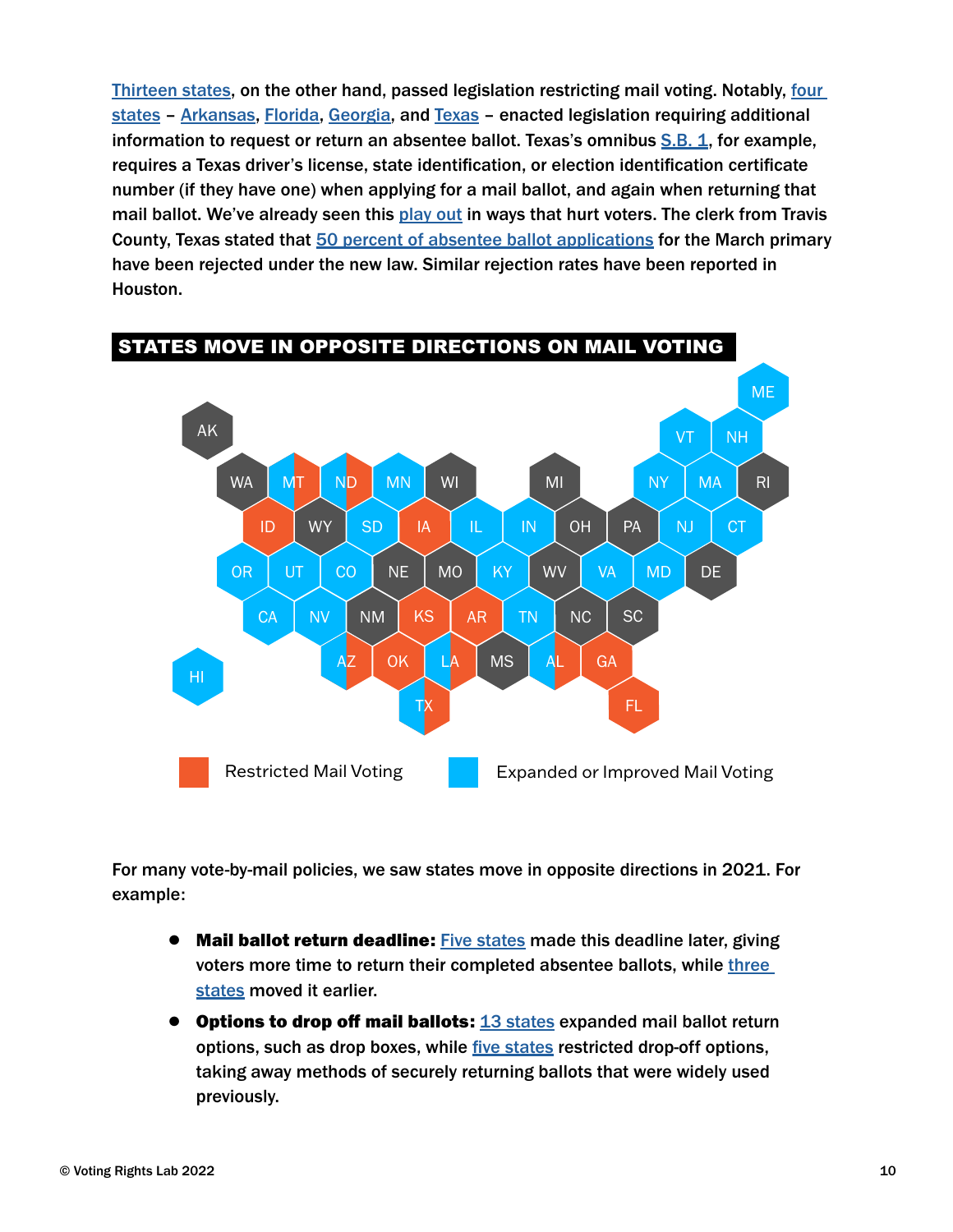- <span id="page-10-0"></span>● Community ballot return: Many voters choose to entrust delivery of their sealed and completed ballots to a family member, neighbor, or community leader. This is particularly important in places where mail service is less reliable, or for rural areas where voters live far away from the closest clerk's office or polling place. In 2021, [four states](https://tracker.votingrightslab.org/pending/search?number=2537610587567695) expanded community ballot return, while [nine states](https://tracker.votingrightslab.org/pending/search?number=6989834761180622) restricted it.
- Permanent mail voter lists: Permanent mail voter lists allow voters to elect to receive a mail ballot automatically each election, rather than having to request one each time. In 2021, [four states](https://tracker.votingrightslab.org/pending/search?number=2859949513269001) expanded access to these lists, while one state – Arizona – moved in the opposite direction. Arizona's [S.B. 1485](https://tracker.votingrightslab.org/pending/search/AZ2021S1485) removed the word "permanent" from their popular Permanent Early Voting List, and created a mechanism to automatically purge voters from the list if they choose not to vote by mail in two consecutive election cycles.

### Same-Day Registration

We also saw states move in opposite directions on same-day registration. [Hawaii](https://tracker.votingrightslab.org/pending/search/HI2021S548) expanded same-day registration to include online registration, while [New Hampshire](https://tracker.votingrightslab.org/pending/search/NH2021H523) restricted sameday registration by adding a photo requirement. Most notably, [Montana](https://tracker.votingrightslab.org/pending/search/MT2021H176) eliminated sameday registration on Election Day, though the state still allows same-day registration during the early voting period.

Over half the country offers some form of [same-day registration](https://tracker.votingrightslab.org/issues/21SDR), but 23 states still do not. Of the states that do offer same-day registration, 18 offer it on Election Day and during early voting (if they have it), and six states offer it during early voting only. Additionally, Alaska and Rhode Island offer same-day registration for the federal presidential election only.

### Voter ID

Practices across the country vary greatly when it comes to voter ID. [Sixteen states](https://tracker.votingrightslab.org/issues/21VoterID) require identification to vote in person, with the rest of the country either not requesting an ID at all, or else offering alternatives for voters who do not have an ID with them at the polls. For example, some states allow voters to provide their social security number or sign an affidavit affirming their identity. Even among those states that require ID, there is significant variation in what types of ID they accept. Some require photo ID, while others give voters a broad range of types of identification that they can provide, such as utility bills.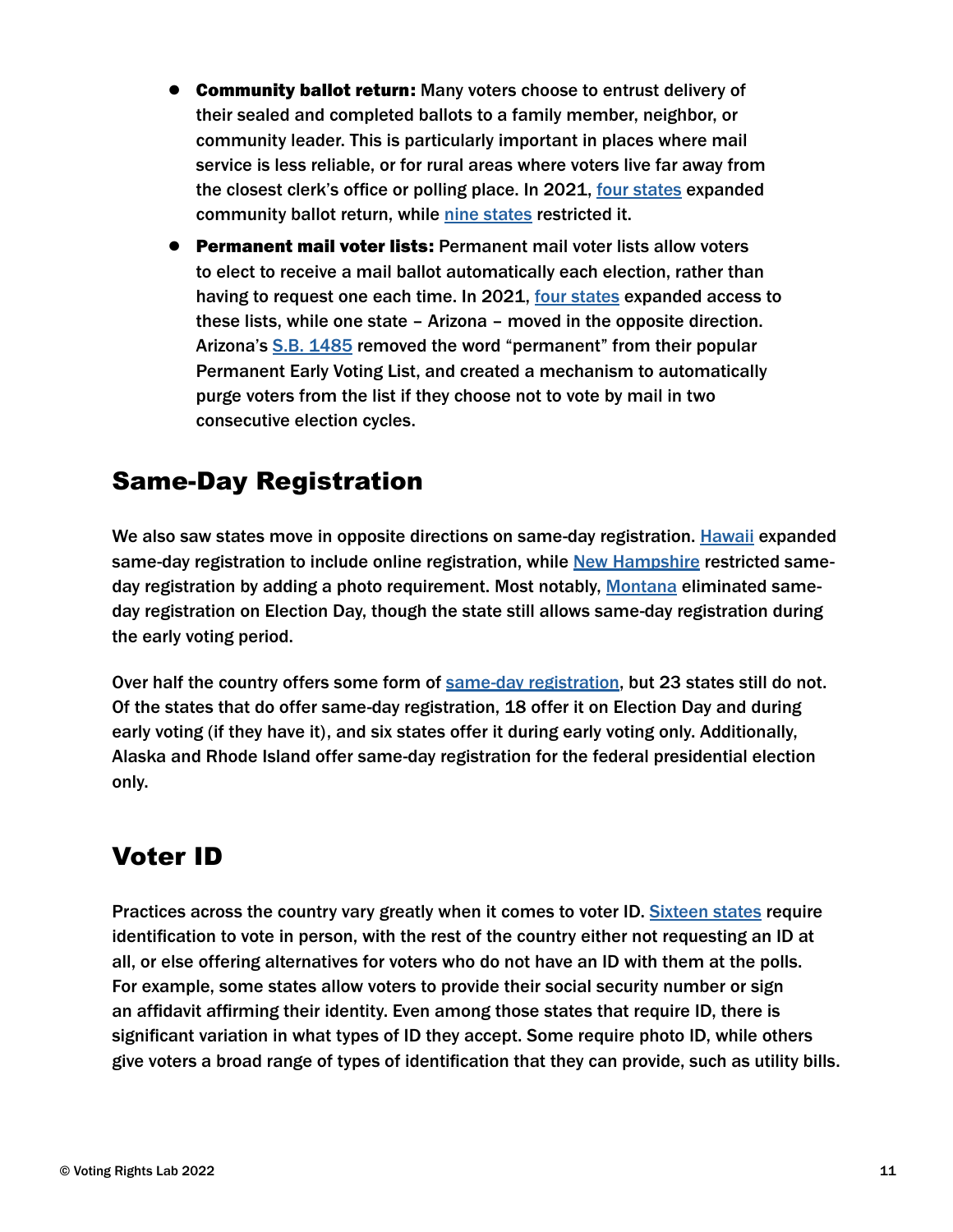In 2021, [four states](https://tracker.votingrightslab.org/pending/search?number=4893844925636187) made their voter ID laws more restrictive for in-person voting, either by eliminating or restricting alternatives for voters who show up to the polls without ID, or by restricting the types of ID that they accept.

Meanwhile, [two states](https://tracker.votingrightslab.org/pending/search?number=2606877836851016) increased voter access by expanding the types of ID that are acceptable. [North Dakota](https://tracker.votingrightslab.org/pending/search/ND2021H1447) now accepts certain student IDs at the polls, and [Indiana](https://tracker.votingrightslab.org/pending/search/IN2021H1485) now accepts tribal IDs.



### **VOTER ID IN 2021**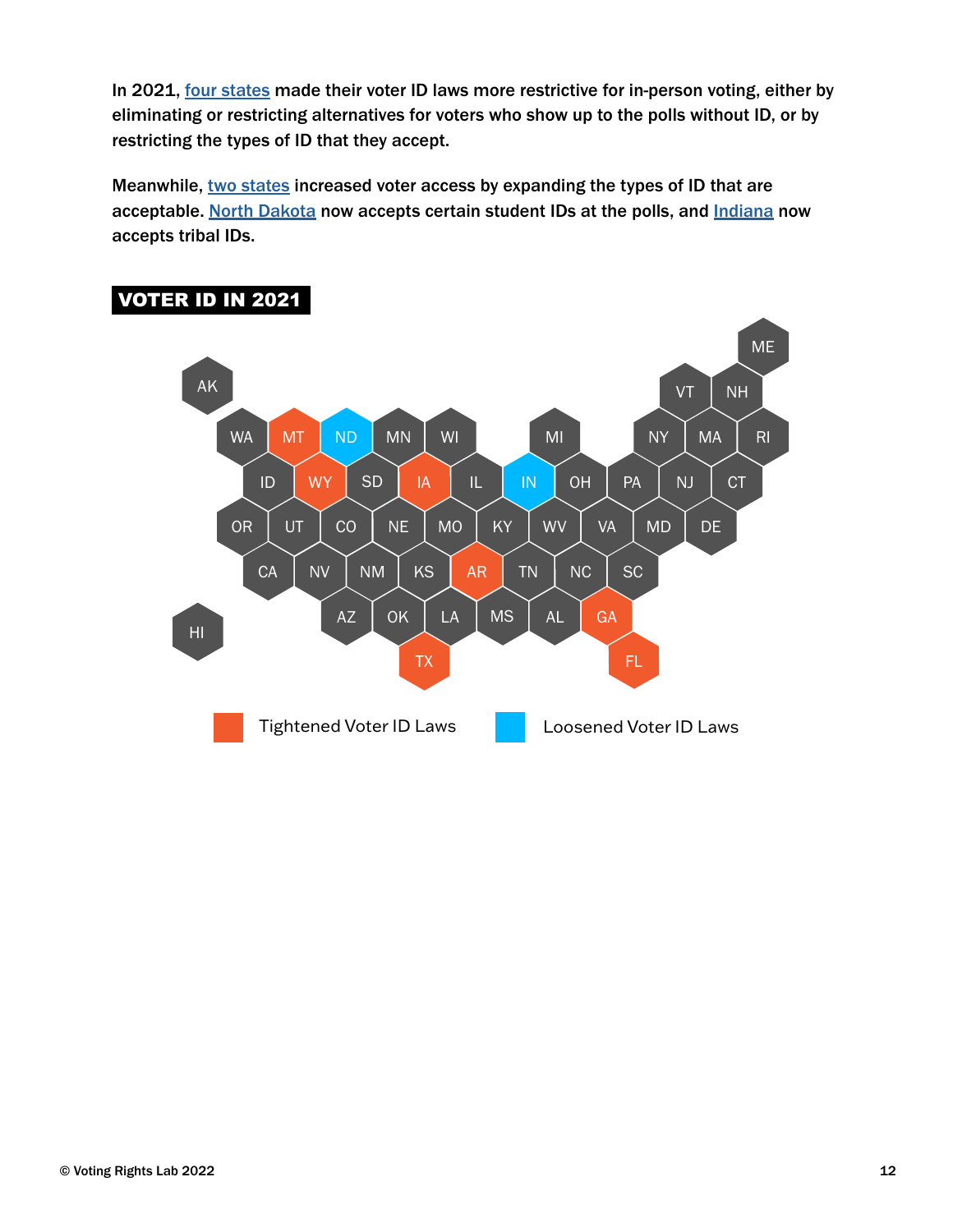### <span id="page-12-0"></span>Red Alert: Multiple States Move to Subvert the Will of Voters

In 2021, a quiet but deeply disturbing legislative trend emerged: interference with election administration itself, often injecting partisanship into the process. [Thirty-three states](https://tracker.votingrightslab.org/pending/search?number=1565481581612593)  [introduced over 200 individual bills](https://tracker.votingrightslab.org/pending/search?number=1565481581612593) to undermine the administration of elections. [Fourteen](https://tracker.votingrightslab.org/pending/search?number=3637924693300905)  [states](https://tracker.votingrightslab.org/pending/search?number=3637924693300905) enacted this type of legislation. Among these attacks on election administration were bills that shifted the power to oversee elections to partisan actors, legislation threatening election officials with felony-level crimes, and partisan-motivated, standardless reviews of certified election results.



### ELECTION SUBVERSION BILLS IN 2021 ELECTION SUBVERSION BILLS IN 2021

### Partisan Election Reviews

[Eight states](https://tracker.votingrightslab.org/pending/search?number=2368537372023938) introduced legislation in 2021 to review the certified election results from 2020, and others initiated these reviews extra-legislatively. A long and costly review in [Maricopa County, Arizona](https://www.azfamily.com/news/politics/arizona_politics/cyber-ninjas-final-report-on-maricopa-county-election-audit/article_d36f347a-1d6c-11ec-9bcd-3f7997be88dd.html) found no evidence of fraud. A review in [Wisconsin](https://www.washingtonpost.com/politics/2021/10/14/wisconsin-election-review-gableman-errors/?utm_source=rss&utm_medium=referral&utm_campaign=wp_politics) is still underway, despite the fact that [two](https://abcnews.go.com/Politics/wireStory/wisconsin-audit-finds-elections-safe-secure-80729558) [other Wisconsin reviews](https://wisconsinexaminer.com/2021/12/08/will-unveils-its-own-report-on-2020-elections-finds-no-fraud-but-attacks-election-administration/) that have already concluded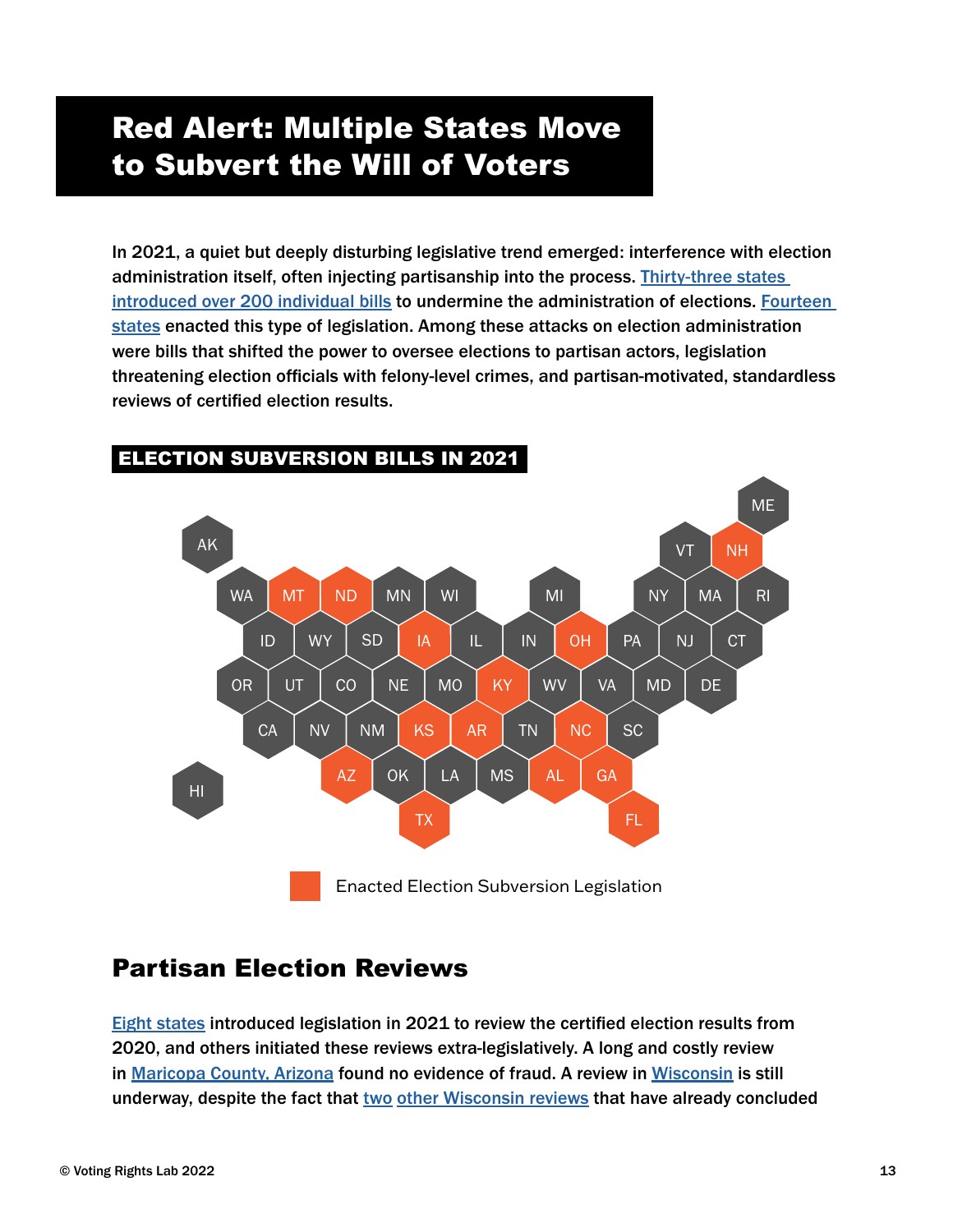<span id="page-13-0"></span>confirmed no fraud. [Texas](https://www.texastribune.org/2021/12/31/secretary-state-texas-election-audit/) has completed "Phase 1" of a review in four counties, uncovering no evidence of fraud. Several states, including **Florida, South Carolina**, and [Tennessee](https://www.capitol.tn.gov/Bills/112/Bill/SB1657.pdf) will consider bills to review the 2020 election in their 2022 session. Most states already have a process to confirm election results, including risk-limiting and probabilistic audits, and the push for costly, standardless "audits," often conducted by people with no expertise in election monitoring, only serves to undermine the integrity of our elections.

This trend toward costly, unnecessary review of election results is not limited to the 2020 election. [Twelve states](https://tracker.votingrightslab.org/pending/search?number=8067336671918343) introduced bills in 2021 to authorize review processes for election results in one or more future elections. A bill that passed the Senate in two separate sessions in [Texas](https://tracker.votingrightslab.org/pending/search/TX2021cS47) would have given partisan officials and losing candidates the power to require review of future election results across the state. Several bills introduced in Pennsylvania would have vested post-election review authority in [newly-created bodies](https://tracker.votingrightslab.org/pending/search/PA2021H1482) or [existing authorities with no experience in elections.](https://tracker.votingrightslab.org/pending/search/PA2021H1483) Bills to require unsubstantiated review of future elections were also considered in [Alabama,](https://tracker.votingrightslab.org/pending/search/AL2021H116) [Oklahoma](https://tracker.votingrightslab.org/pending/search/OK2021S34), and [Washington](https://tracker.votingrightslab.org/pending/search/WA2021H1506).

### Handing Power to Oversee Elections to Partisans

Even more concerning is legislation that gives partisan-motivated bodies direct control over election conduct and certification. Election processes and vote counting should accurately reflect the preferences of voters - not serve a partisan agenda. In 2021, [21 states](https://tracker.votingrightslab.org/pending/search?number=7882095552320274) introduced bills that would give the state legislature or another partisan body more direct control over local election conduct, vote counting, or certification. The [Georgia election](https://tracker.votingrightslab.org/pending/search/GA2021S202)  [omnibus](https://tracker.votingrightslab.org/pending/search/GA2021S202) included provisions that allow the state elections board, composed of partisan appointees, to investigate local election superintendents and replace them if they so choose. This process is already underway in [Fulton County.](https://www.ajc.com/politics/prospect-of-georgia-election-takeover-fuels-concerns-about-vote-integrity/CFMTLFW6TZFH7O4LLNDZ3BY4NE/)

Perhaps no state has attempted to assert greater legislative control over election results than Arizona. Several bills in 2021 would have given the l[egislature](https://tracker.votingrightslab.org/pending/search/AZ2021S1615) or other partisan [officials](https://tracker.votingrightslab.org/pending/search/AZ2021S1010) the authority to require recounts in one or more voting locations without any showing of fraud or irregularity. [Another bill](https://tracker.votingrightslab.org/pending/search/AZ2021S1444) would have placed sensitive election data, including vote totals, in the hands of the legislature prior to the completion of county canvasses. The most extreme proposals would have given the legislature the ability to simply [change](https://tracker.votingrightslab.org/pending/search/AZ2021H2800) or [ignore](https://www.azleg.gov/legtext/55leg/1R/bills/HB2720P.pdf) reported vote totals and name the winner of its choice.

### Criminalizing Election Officials and Voters

Legislators also threaten to subvert the will of voters by imposing new or enhanced criminal penalties on election officials and individuals providing needed voter assistance. In 2021,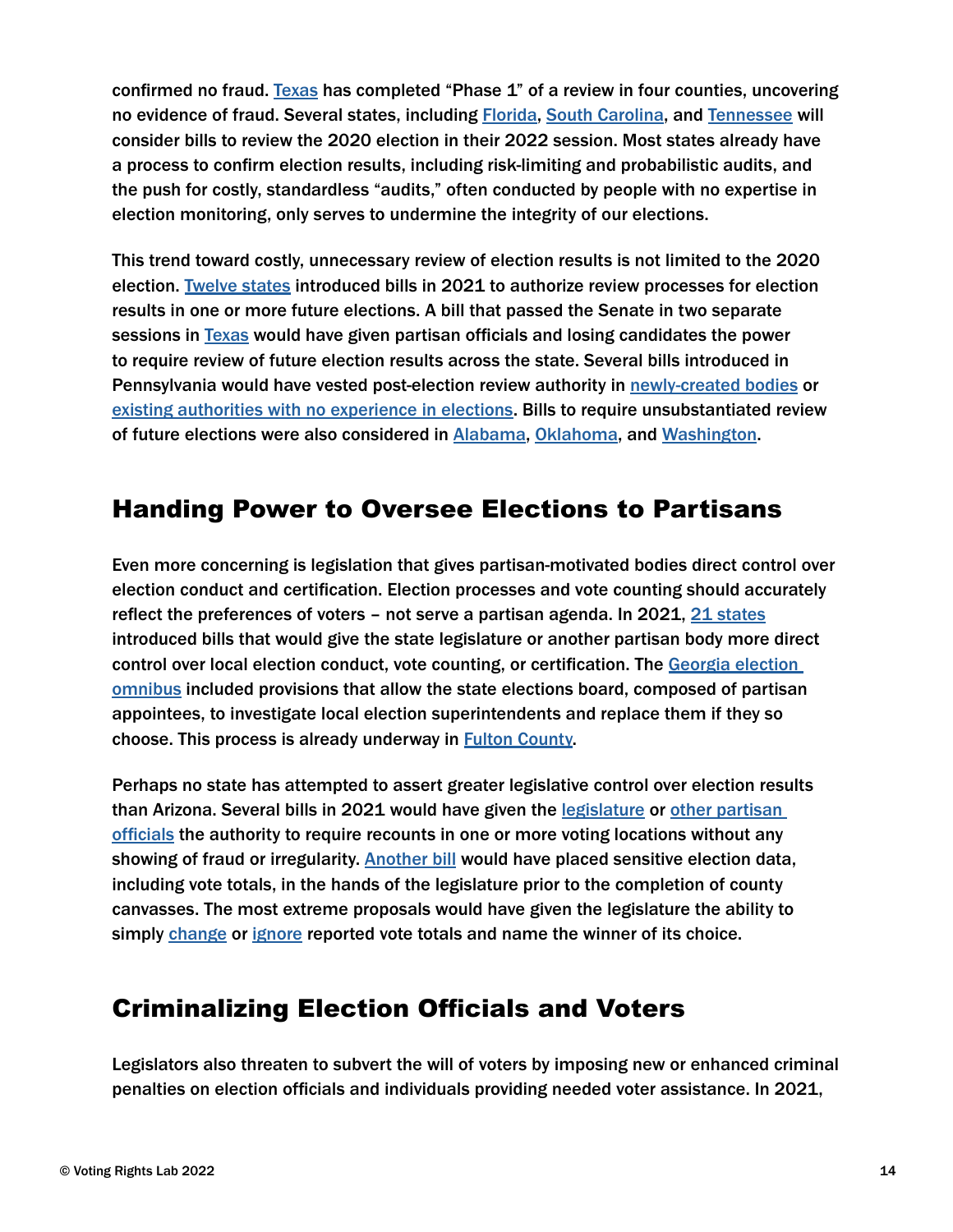[21 states](https://tracker.votingrightslab.org/pending/search?number=6901764195383813) enacted legislation authorizing new or increased criminal penalties against election officials or third parties assisting voters. **[Iowa's election omnibus](https://tracker.votingrightslab.org/pending/search/IA2021S413) included a new** felony directed at election officials who "fail to perform official duties." A poorly defined [Kansas law](https://tracker.votingrightslab.org/pending/search/KS2021H2183) enacted in 2021 that creates a felony for falsely representing oneself as an election official forced civic groups to [stop conducting voter registration drives](https://www.npr.org/2021/08/23/1030430564/new-laws-have-basically-ended-voter-registration-drives-in-some-parts-of-the-u-s). A notorious provision in the [Georgia election omnibus](https://tracker.votingrightslab.org/pending/search/GA2021S202) criminalizes providing food or beverage to voters waiting in line. The [Texas omnibus](https://tracker.votingrightslab.org/pending/search/TX2021bS1) criminalizes several aspects of voter assistance for mail voting and in-person voting without requiring any proof of actual fraud.

In addition to creating new criminal penalties, several states enacted or advanced laws increasing the role of state investigative agencies (often partisan in nature) and prosecutors in the election process. [Arkansas](https://tracker.votingrightslab.org/pending/search/AR2021S498) passed legislation requiring county boards of election to report suspected violations of election laws to the State Board of Elections rather than local prosecutors. A **[bill that passed the Texas Senate](https://tracker.votingrightslab.org/pending/search/TX2021S1589)** would have created a dedicated investigative unit focusing on election crimes. Leaders in [Florida](https://www.theguardian.com/us-news/2022/jan/18/ron-desantis-election-crime-security-agency-florida) and [Georgia](https://www.washingtonpost.com/politics/2022/01/20/perdue-calls-for-election-fraud-unit/) have called for their legislatures to consider the creation of similar dedicated election law enforcement units in 2022.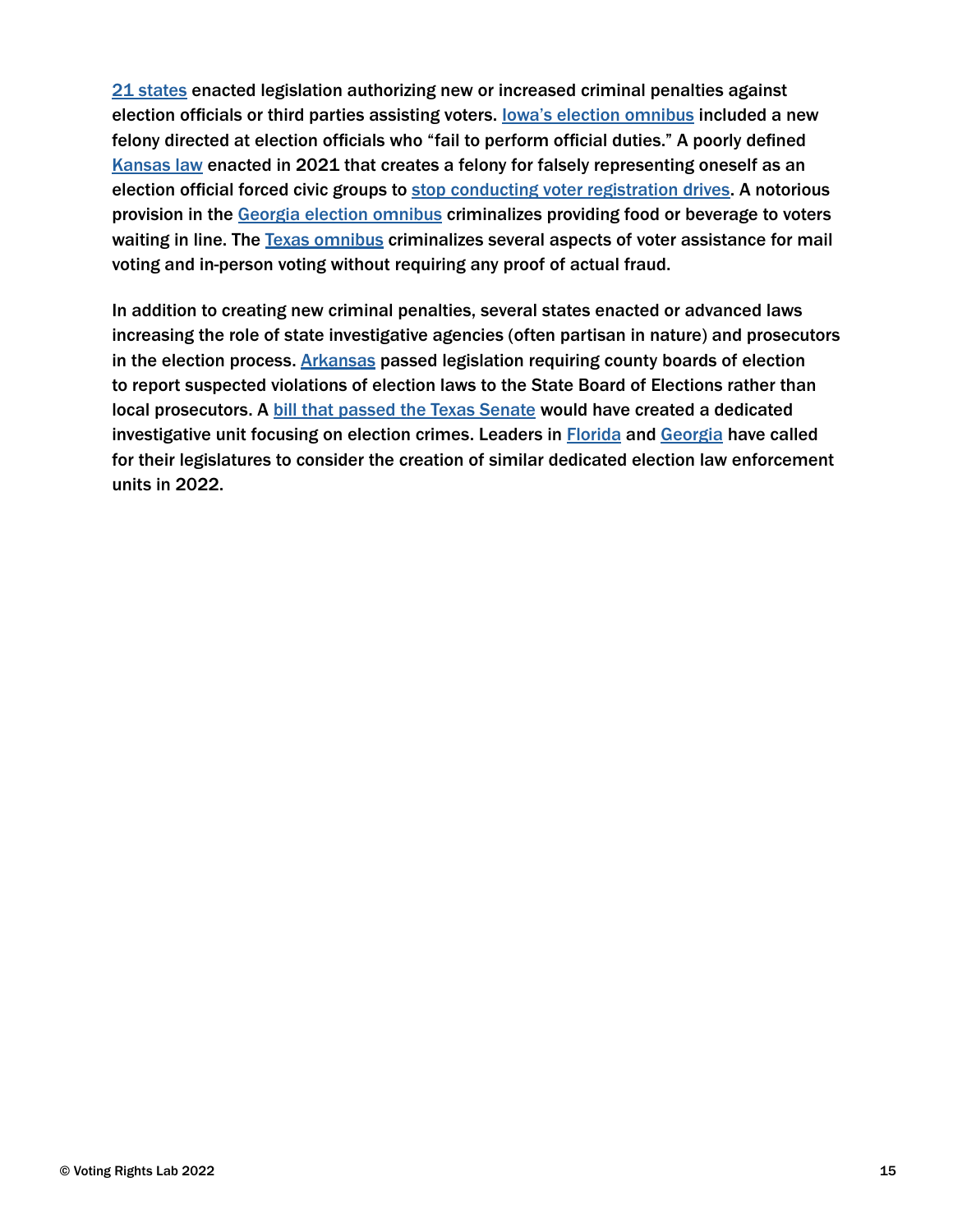### <span id="page-15-0"></span>Final Marks: Ranking State-By-State Movement in 2021

In total, policy experts at Voting Rights Lab tracked [2,854 elections-related bills](https://tracker.votingrightslab.org/pending/search?number=9008354400925850) in the 2021 legislative session. [301](https://tracker.votingrightslab.org/pending/search?number=5262891662843764) of those bills are now law in a total of 46 states and the District of Columbia. Of those bills enacted, [117](https://tracker.votingrightslab.org/pending/search?number=2798384490535133) improve voter access or election administration, [47](https://tracker.votingrightslab.org/pending/search?number=1645606238732715) restrict voter access or election administration, [30](https://tracker.votingrightslab.org/pending/search?number=8319339930351691) are neutral, and [107](https://tracker.votingrightslab.org/pending/search?number=7279585561867340) are mixed or unclear. More than [1,360 bills](https://tracker.votingrightslab.org/pending/search?number=7342618519779732) carried over from the 2021 session into the 2022 session.



#### [By our counts,](https://tracker.votingrightslab.org/pending/search?number=2928649276420834) in 2021:

- [Twenty-seven states](https://tracker.votingrightslab.org/pending/search?number=5367801175314548) enacted legislation to expand and improve mail voting, while [13 states](https://tracker.votingrightslab.org/pending/search?number=9928346216614312) have enacted legislation restricting it;
- [Twenty states](https://tracker.votingrightslab.org/pending/search?number=7368425465272014) enacted legislation improving voter registration, while [five](https://tracker.votingrightslab.org/pending/search?number=3794340377265076)  [states](https://tracker.votingrightslab.org/pending/search?number=3794340377265076) imposed new registration barriers;
- [Sixteen states](https://tracker.votingrightslab.org/pending/search?number=5984641538009124) enacted legislation shifting election authority, which in many cases could make [the administration of elections more partisan;](https://docs.google.com/spreadsheets/d/1nWvvBRGMFbLM83gw8nEq4SeSFKCvp0lMwNq3t-d5WK0/edit#gid=554515035)
- [Fifteen states](https://tracker.votingrightslab.org/pending/search?number=4228644336084643) created, expanded, or improved in-person early voting, while [one state](https://tracker.votingrightslab.org/pending/search?number=2708823179992740) restricted it;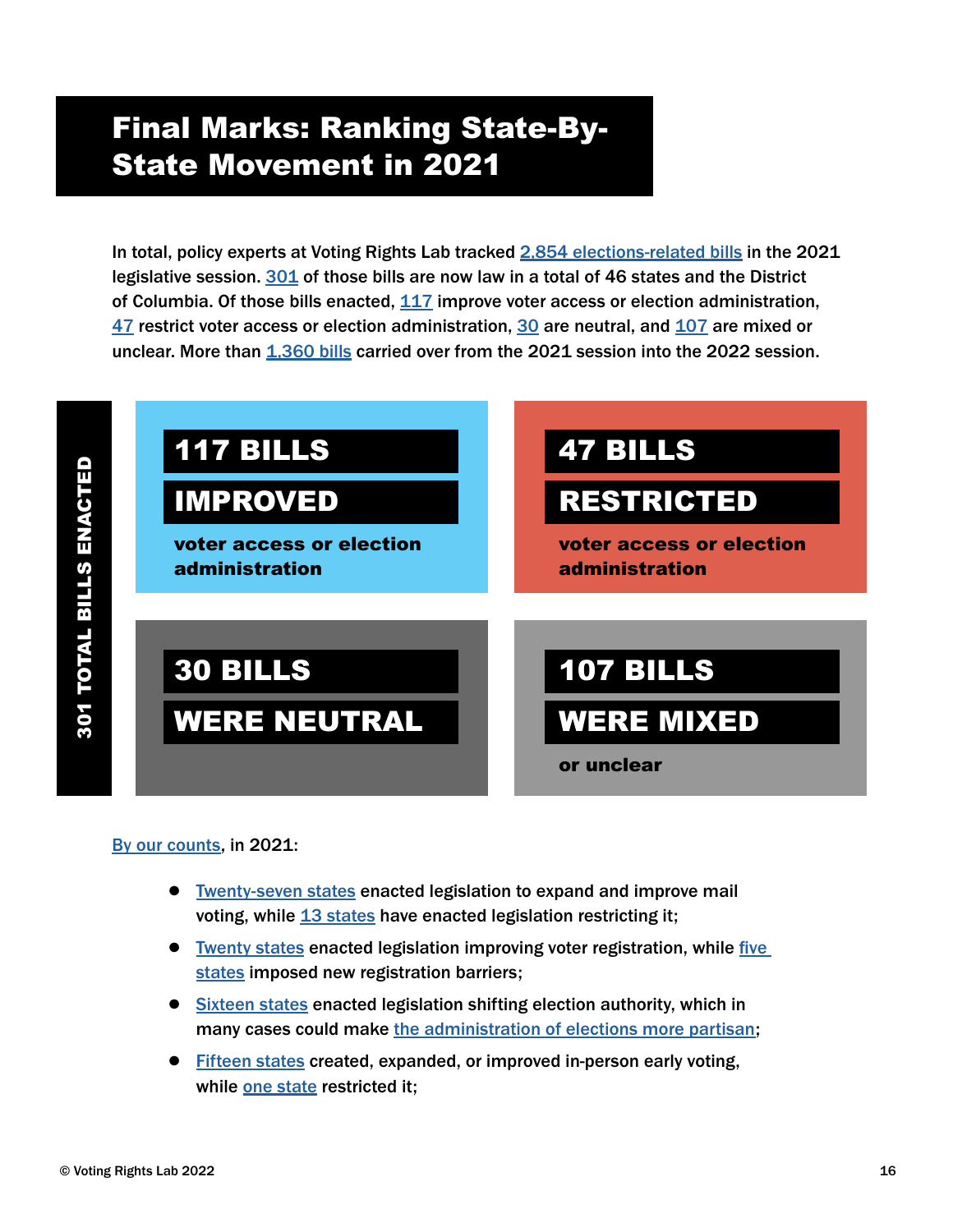- [Fourteen states](https://tracker.votingrightslab.org/pending/search?number=8986848113387726) created or expanded election-related crimes with potentially suppressive effects;
- [Ten states](https://tracker.votingrightslab.org/pending/search?number=5696492446952526) allowed election officials to begin processing mail ballots earlier, while no states cut back pre-processing time;
- [Seven states](https://tracker.votingrightslab.org/pending/search?number=1879486965258197) imposed new or tougher voter ID laws, while [two states](https://tracker.votingrightslab.org/pending/search?number=1183265793076799) took action to make their voter ID laws less restrictive;
- [Seven states](https://tracker.votingrightslab.org/pending/search?number=1072321019616528) codified processes to ensure voters are notified of problems with their ballots and provided an opportunity to resolve the issue, while no states have rolled these processes back;
- [Nine states](https://tracker.votingrightslab.org/pending/search?number=3996335494899269) passed laws to create, facilitate, or improve the accessibility of ballot tracking tools for voters, while no states have done the reverse; and
- [Eight states](https://tracker.votingrightslab.org/pending/search?number=4634174098189226) expanded voting eligibility for or improved access for citizens with past felony convictions (or have [paved the way](https://tracker.votingrightslab.org/pending/search/VA2020HJR555) for voters to approve such a law), while no states have done the reverse.



### STATES MOVE IN OPPOSITE DIRECTIONS ON VOTING IN 2021

As we have said all along, the sheer volume of state legislative activity only tells one part of the story. What we witnessed in real time in 2021 is a widening divide, whereby some states are working to strengthen and expand participation in our democracy just as a significant number of states work to curtail it. The fault lines that started last summer have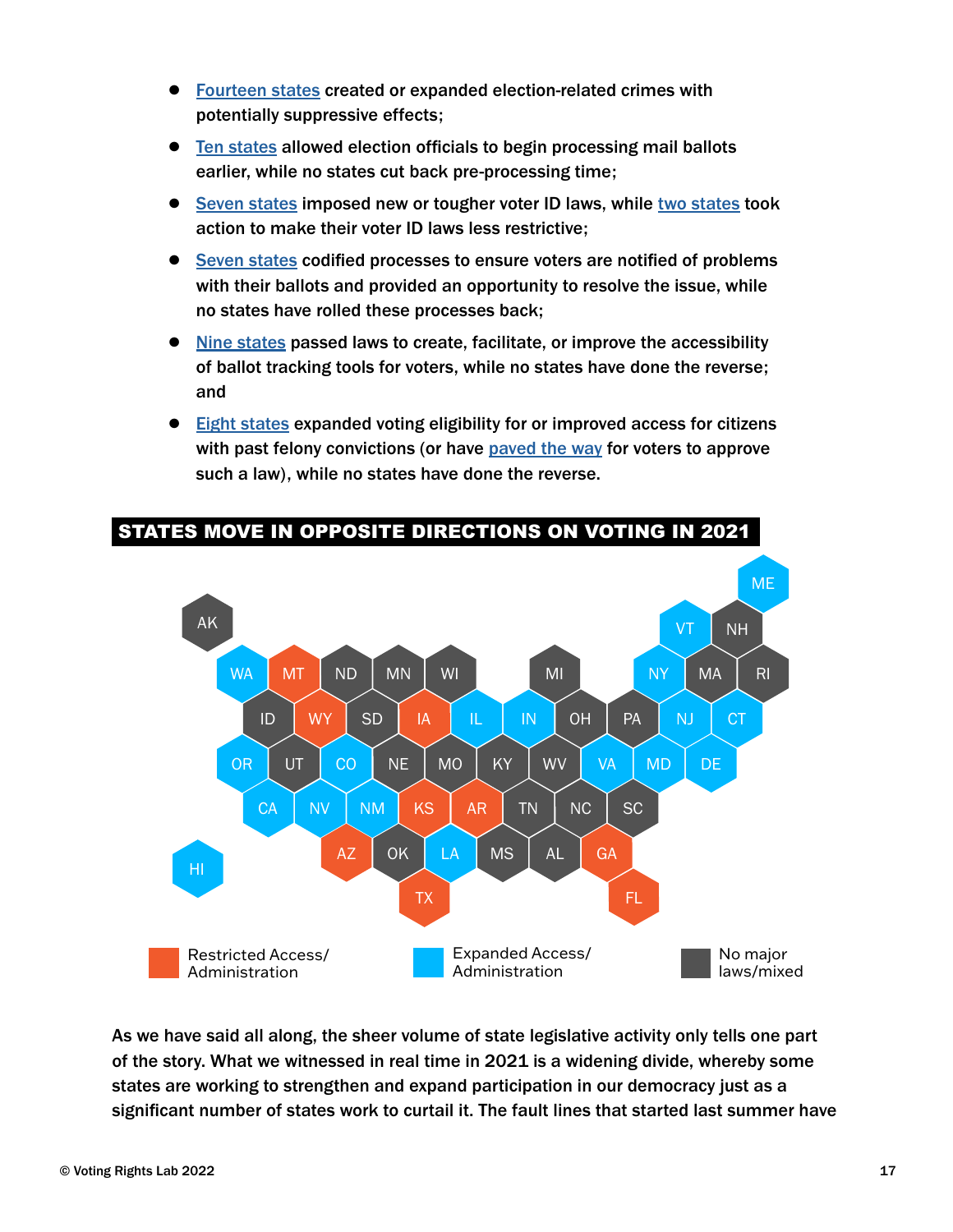only calcified as we enter a new year.

States in blue have enacted significant legislation improving voter access and/or election administration this session. Orange indicates states that have enacted significant legislation restricting access or election administration this session. States in dark gray either enacted no major election legislation this session, or the legislation they enacted was mixed in impact or not clearly categorizable as improving access or administration or restricting it on balance.

Importantly, millions of Americans are affected by these changes in state law. More than 41% of eligible voters (96 million) live in states that improved their laws last year, while more than 23% (55 million) live in states that enacted restrictive laws.

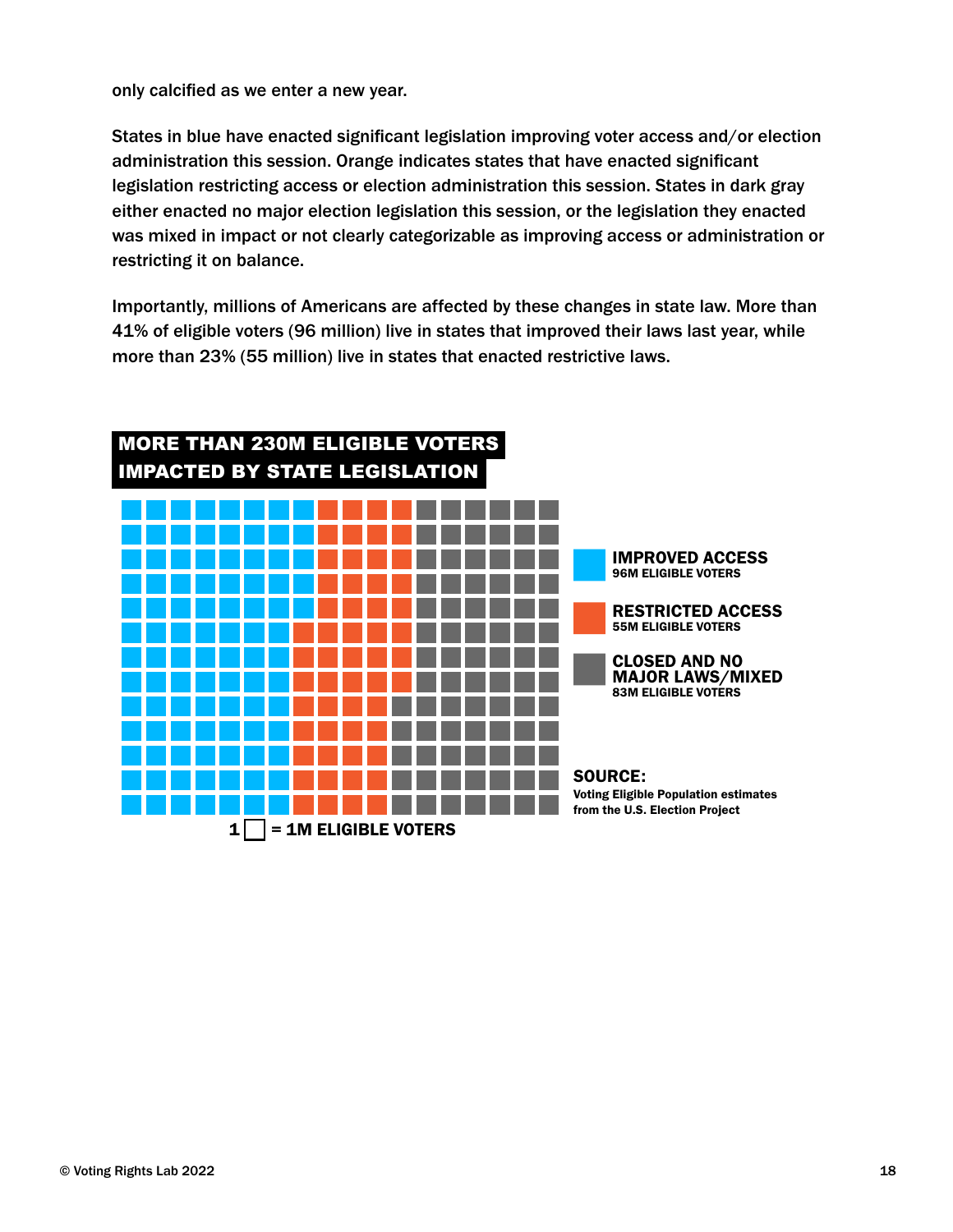### <span id="page-18-0"></span>Looking Ahead to 2022

The Voting Rights Lab team has been hard at work categorizing and summarizing new and prefiled bills for the 2022 session, which can be viewed in our [State Voting Rights](https://tracker.votingrightslab.org/pending/search)  [Tracker](https://tracker.votingrightslab.org/pending/search). As of February 10, 2022, there are more than [2,000 active election-related bills](https://tracker.votingrightslab.org/pending/search) in 43 states and the District of Columbia. While [950](https://tracker.votingrightslab.org/pending/search?number=7313643194138887) of them would improve voter access or election administration, [480](https://tracker.votingrightslab.org/pending/search?number=4114851162939330) would restrict it. These numbers will continue to grow as the legislative season progresses.s

In 2022, we are seeing renewed efforts by some state legislators to interfere with election administration in a number of ways, with over<200 such bills active in 31 states>.

Problematic reviews of election results. There are currently [62 bills active in 22 states](https://tracker.votingrightslab.org/pending/search?number=1450429735922761) that would require unnecessary, costly, often partisan reviews of election results. Some of these bills [bring in people with no expertise in elections](https://tracker.votingrightslab.org/pending/search?number=8943892807258169) to lead these reviews, while others [target only specific jurisdictions,](https://tracker.votingrightslab.org/pending/search?number=9967838002776914) but what they share in common is that they are unnecessary and typically partisan-motivated. By contrast, post-election audits – such as statistical audits (where a small sampling is reviewed to ensure overall accuracy of voting procedures) and automatic audits in the case of a close election – are a sound practice, and one that most states already have in place.

Criminalization of election officials. There are currently [50 bills in 18 states](https://tracker.votingrightslab.org/pending/search?number=4366345124462252) that penalize election administrators in problematic ways. Some of these bills penalize good [faith job performance](https://tracker.votingrightslab.org/pending/search?number=3287127457606382), while others specifically penalize election officials for acting to [improve voter access](https://tracker.votingrightslab.org/pending/search?number=7607400405735290) in ways currently allowed under existing law. Threatening election workers with criminal and civil penalties makes it difficult to retain and recruit experienced staff. A concerning new trend is emerging that will facilitate the prosecution of these crimes. At a time when elections are chronically underfunded, Florida Governor Ron DeSantis' budget proposal includes [\\$5.7 million](https://dos.myflorida.com/communications/press-releases/2021/governor-ron-desantis-freedom-first-budget-strengthens-election-integrity-and-preserves-history/) to create an Office of Election Crimes and Security in the Department of State. He proposes hiring 52 new positions, including 20 sworn law-enforcement officers and 25 non-sworn investigators, to review complaints filed by individuals and initiate investigations into election law violations and irregularities. His proposal would statutorily require the statewide prosecutor to investigate any complaint referred by this new State Department office promptly and thoroughly.

**Partisan power grabs.** [Thirty-five bills in 14 states](https://tracker.votingrightslab.org/pending/search?number=9029852369417124) are legislative power grabs - efforts by state legislatures to give themselves a role in running elections and counting votes. For example, [a bill in Arizona](https://tracker.votingrightslab.org/pending/search/AZ2022H2596) would give the state legislature the ability to choose whether to accept or reject election results.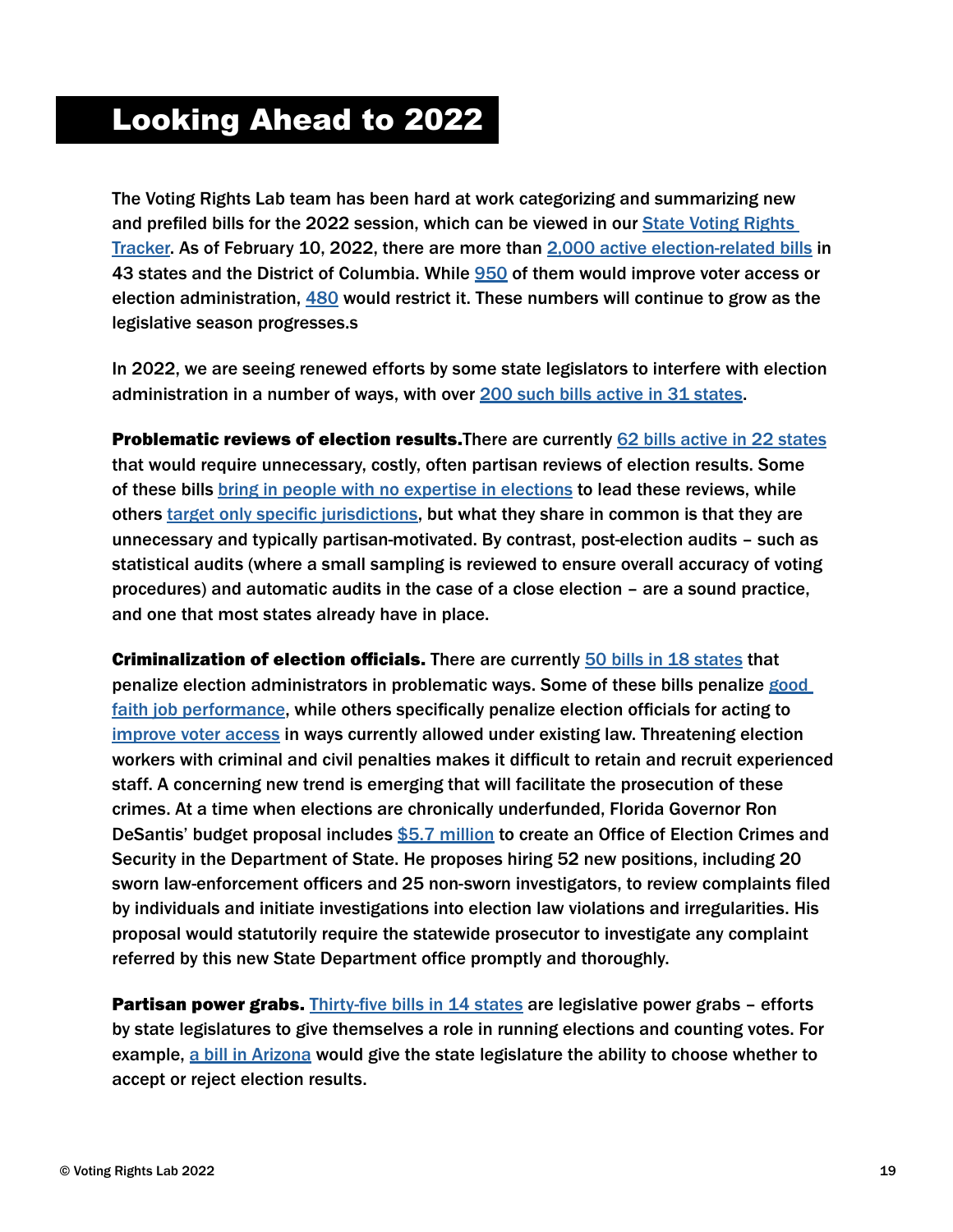Bans on electronic tabulators. A new proposal this year is legislation prohibiting election officials from using electronic tabulators, instead forcing them to count all ballots by hand. It has been introduced in *five states* so far. Forcing election administrators to count all ballots by hand would be cripplingly expensive for populous jurisdictions and delay the reporting of election results. It is yet to be seen whether this is a trend that will gain traction or not – but it is a new trend worth paying attention to.

We will continue to track bills that would interfere with election administration in our 50-state chart, featuring new and improved categorization for 2022.

[FOLLOW ALONG HERE](https://docs.google.com/spreadsheets/d/1nWvvBRGMFbLM83gw8nEq4SeSFKCvp0lMwNq3t-d5WK0/edit#gid=1804064975)